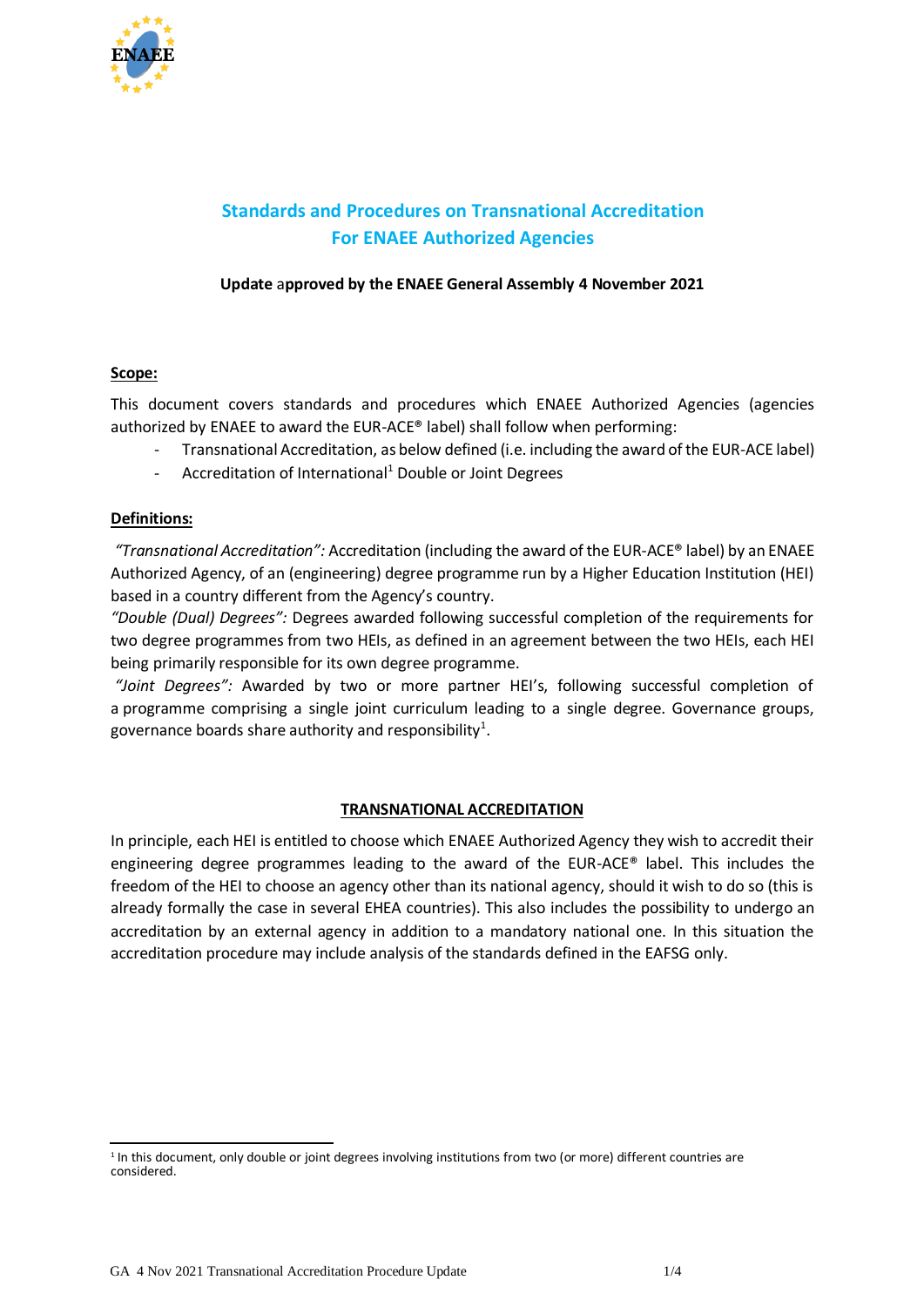

#### **A) ENAEE Authorized Agencies accrediting outside their own country:**

Any EUR-ACE-authorized Agency can award the EUR-ACE label in any country in accordance with the rules below.

However, for the first wo years the newly authorized Agency is restricted to perform accreditation reviews with the EUR-ACE® label awarding to the national territory only.

Any ENAEE Authorized Agency which receives an invitation to accredit a degree program in accordance with the EUR-ACE Framework Standards and Guidelines (EAFSG), at a HEI outside its own country, before the accreditation process starts, must share this information with all other authorized ENAEE Agencies through the ENAEE Secretariat and the ENAEE Label Committee (via the Chair of the Label Committee).

# - **A1. If an ENAEE Authorized Agency is requested to review and accredit a programme by a HEI based in another country, in which an ENAEE authorized Agency exists,**

- a. the Agency receiving the request must immediately inform the HEI that an ENAEE Authorized Agency exists in that country. At the same time, the requested Agency must ask the HEI and provide ENAEE (via the Label Committee Chair and the Secretariat) the reasons why this request is made when existing a local authorized Agency in the HEI country. This information as identified by the HEI will be evaluated by the Label Committee to identify any problem related to the local Agency accreditation process in continuing the monitoring and improving the transnational accreditation process within ENAEE;
- b. if the HEI still confirms the request, the requested Agency shall inform the local Agency with copy to the ENAEE Secretariat that it intends to carry out the accreditation in accordance with the EAFSG;
- c. before signing the contract on accreditation a formal communication (in writing or by e-mail) between the two Agencies (the requested Agency and the local authorized Agency) shall take place and possible collaboration and agreement shall be explored. Duplication between the two agencies should be avoided and a complementary way of working should be sought; A written agreement from the local Authorised Agency confirming that the requested agency may perform the EUR ACE label accreditation procedure for the indicated programmes will be included in the dossier that will be presented to ENAEE when the concerned programmes are submitted for EUR ACE label approval.
- d. the requested Agency shall ask the HEI for information that the local Agency or any ENAEE authorized agency has not turned down, in the past two years, any of the programmes submitted by the HEI for accreditation (except for the case mentioned in the footnote<sup>2</sup>);

 $^2$  Note: In exceptional cases (such as, if the turn down of the programme towards EUR-ACE Label was due to the additional requirements of the original Agency beyond the EAFSG) , even though a HEI was denied in the past two years the EUR-ACE label to some of its Engineering programmes submitted for accreditation, the HEI can request another EUR-ACE Agency to ask ENAEE if the case could be revised and the LC would consider the case on its merits and may allow the said programmes to be reviewed by the said other Agency.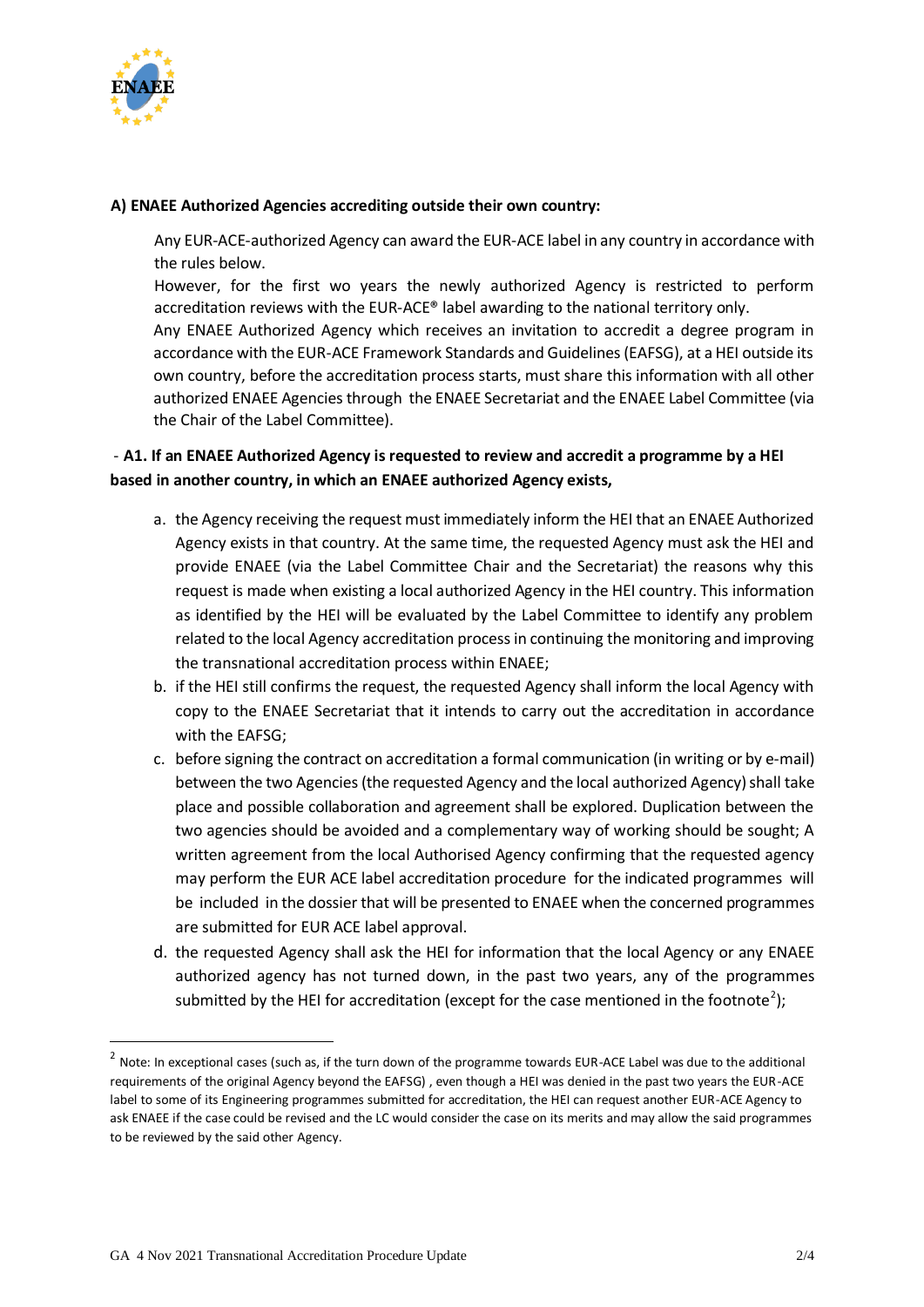

- e. the requested Agency will check that there are no other legal restrictions to do the accreditation;
- **f.** if all the above mentioned conditions are fulfilled, the review can proceed under the sole responsibility of the requested Agency, but the local Agency will be invited to suggest a member of the Review Team or alternatively to nominate an Observer (at the expense of the said local Agency).

# **A2. If an ENAEE Authorized Agency is requested to review and accredit a programme by a HEI based in another country in which no ENAEE Agency exists (even where there may be other accreditation/QA agencies),**

- a. the requested Agency shall ask the HEI to inform if a EUR-ACE authorized agency has not refused, in the past two years, any of the programmes submitted by the HEI for accreditation;
- b. the requested Agency should check that there are no other legal restrictions to do the accreditation;
- c. assuming no legal restriction exists, the ENAEE Agency should make contact with any local accreditation/QA agencies in the country to explore opportunities for involving them in the process;
- d. the requested Agency must share this information with all EUR-ACE Agencies (via informing the ENAEE Secretariat and the LC members);
- e. if the conditions a) and b) are fulfilled the programme accreditation process can then proceed as usual under the responsibility of the requested accrediting Agency; any existing local Agency can be invited to nominate an observer in the Review Team (at the expense of the said local Agency);
- f. at the same time, the requested accrediting ENAEE Agency should promote, in accord and with the support of ENAEE, the EUR-ACE label in the said country (this may be facilitated by the involvement of the local Agency's observer in the Review Team).

## **B) ENAEE Authorisation of Agencies based outside the EHEA:**

ENAEE favours the extension of the EUR-ACE system outside the European Higher Education Area (EHEA), and also participates in EU funded projects with this aim.

ENAEE has to ensure the quality of its authorized agencies and thus of the awarded labels. The authorisation of Agencies outside of the EHEA will be a significant challenge in this regard: particular care must be paid to the full compliance with the European Standards and Guidelines for Quality Assurance in Higher Education (ESG) as well as with the EAFSG, both in the documentation produced by the applying Agencies and of their behaviour in carrying out the QA and accreditation processes; this compliance will be rigorously assessed by the ENAEE Review Team when an Agency applies for authorisation to award the EUR-ACE label and any authorisation granted by ENAEE will be for fixed time periods.